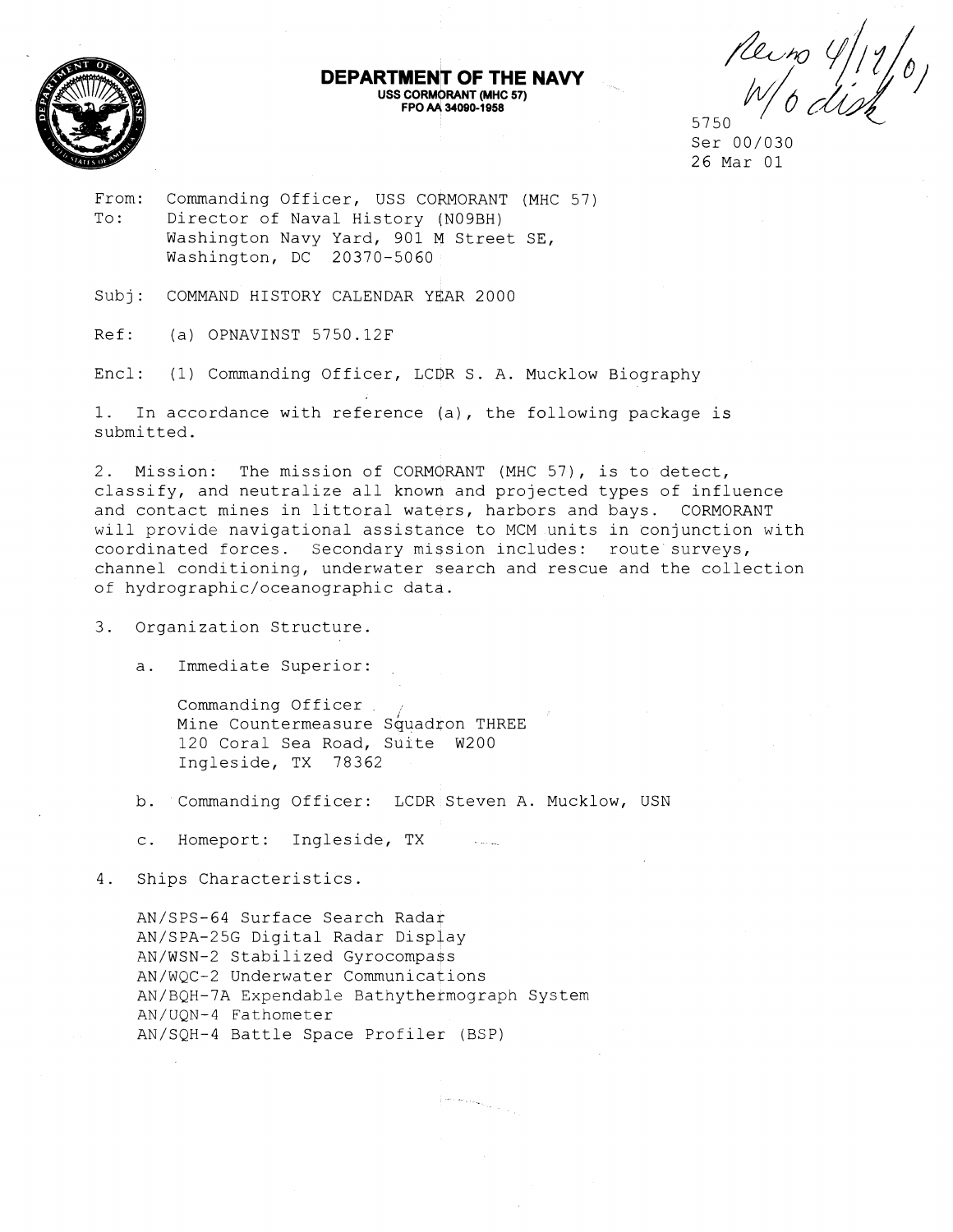b. Navigation:

AN/SYQ-13 Navigation and command and Control (NAV/C2)

System AN/SSQ-109 Machinery & Ship Control System Military Satellite Navigation Global Positioning System (GPS)

**Contractor** 

c. Mine Hunting/Neutralization:

AN/SSQ-32 (V) Sonar AN/SLQ-48 Mine Neutralization System (MNS) Two (2) -50 Cal Light Weight Machine Guns

d. Propulsion:

Two (2) 800 HP ISOTTA FRANSCHINI Diesel Engines Two (2) VOITH SCHNEIDER Vertical Axis, Cycloidal, Controllable Pitch Propellers

AN/SQQ-109 Machinery and \$hip Control Systems

e. Electrical Systems:

Three (3) 300 KW Diesel Generators

5. Command History:

CY 97 Chronology

|                  | 03 Jan CORMORANT WAS DELIVERED AT AVONDALE<br>SHIPYARDS                                            |
|------------------|----------------------------------------------------------------------------------------------------|
| 18 Mar SHIPYARDS | 04 Jan- POST DELIVERY AVAILABILITY AT AVONDALE                                                     |
|                  | 21-24 Jan COMPLETED PLOT (PRE-LIGHT OFF TRAINING)<br>PHASE II                                      |
|                  | 28-29 Jan COMPLETED CREW CERTIFICATION PHASE I                                                     |
|                  | 18-21 Feb COMPLETED PLOT PHASE III                                                                 |
|                  | 04-05 Mar COMPLETED CREW CERTIFICATION PHASE II<br>ALSO, PASSED CMS INSPECTION                     |
|                  | 11-13 Mar COMPLETED PEB'S LIGHT OFF ASSESSMENT                                                     |
|                  | 19 Mar 60 CORMORANT SAILED AWAY FROM AVONDALE SHIPYARDS,<br>AND COMPLETED NAVIGATION CERTIFICATION |
| 07 Apr LT        | , USNR (TAR) REPORTS FOR DUTY                                                                      |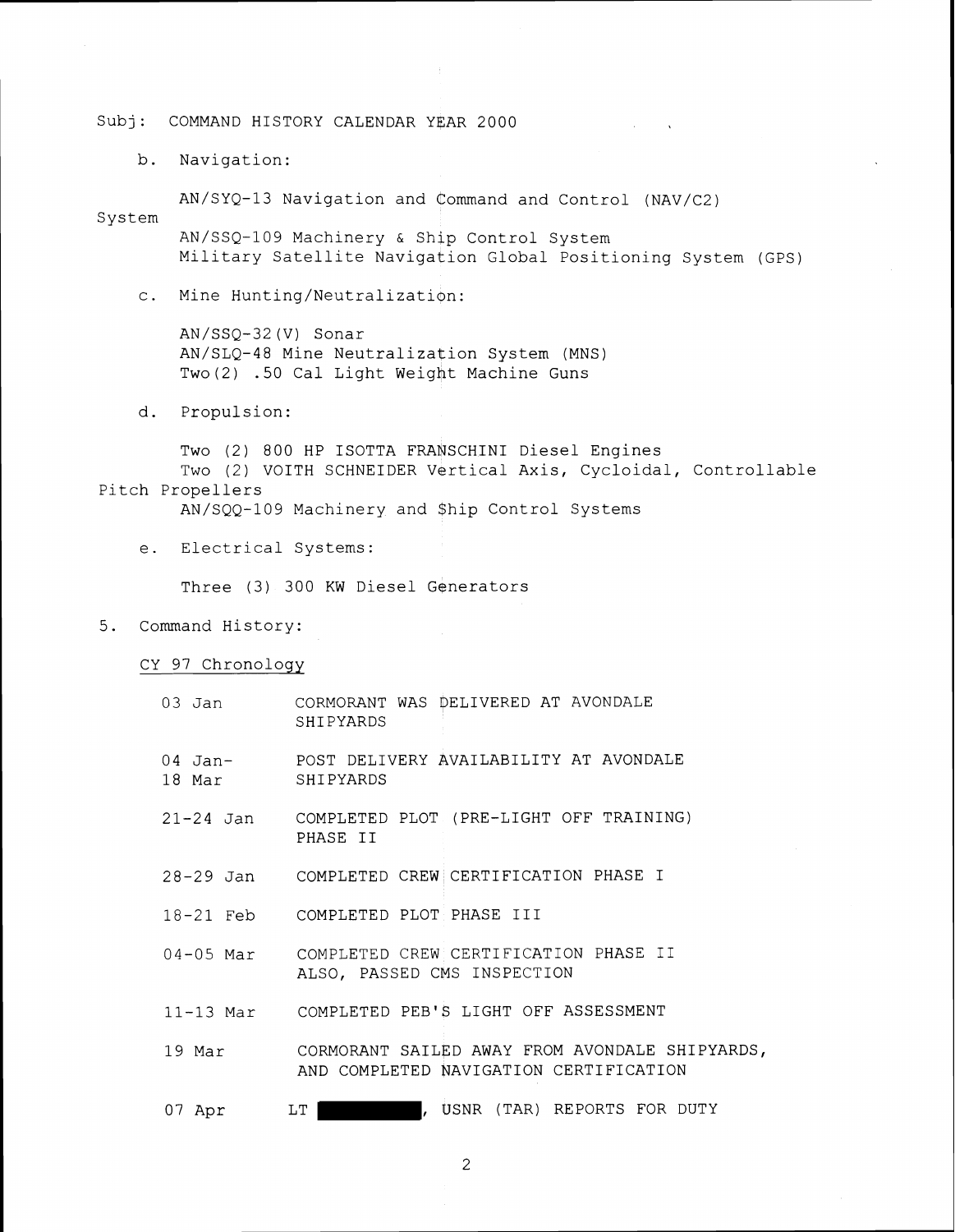- 12 Apr CORMORANT OFFICIALLY COMMISSIONED IN TAMPA, FL SENIOR MILITARY REPRESENTATIVE WAS COMMANDER IN CHIEF, US FORCES PACIFIC, VADM JOSEPH PRUEHER IN ATTENDANCE. SENIOR CIVILIAN REPRESENTATIVE WAS CONGRESSMAN JIM DAVIS
- 13 Apr LCDR LET , USNR (TAR) DETACHES
- 25 Apr COMPLETED SHIP ELECTRONIC SYSTEM EVALUATION FACILITY (SESEP) RUN IN THE MAYPORT OPERATION AREA
- 30 Apr COMPLETED DEGAUSSING AND ELECTROMAGNETIC SIGNATURE TEST IN CHARLESTON, SC
- 13 May CORMORANT ARRIVES AT ITS NEW HOMEPORT, NAVSTA INGLESIDE, TX
- 09-13 Jun COMPLETED ENGINEERING COMMANDING OFFICER'S ASSESSMENT OF READINESS AND TRAINING (ECART).
- 16-20 Jun COMPLETED COMBAT SYSTEMS SHIP QUALIFICATION TRAILS (CSSQT) PHASES I AND 11, (ADMINISTRATIVE AND MATERIAL INSPECTIONS).
- 21 Jul- COMPLETED CSSQT GROOM
- 08 Aug
- 21 Aug COMPLETED PROPULSION'S EXAMINING BOARD CERTIFICATION
- 27 Aug- COMPLETED CSSQT PHASES I11 AND IV (MINE WARFARE 12 Oct TRAINING AND EVALUATION)
- 13-15 Oct COMPLETED MINE WARFARE ASSESSMENT
- 20-27 Oct COMPLETED ACOU\$TIC TRIALS
- 19 Nov COMPLETED NAVIGATION CERTIFICATION
- 01-15 Dec COMPLETED FINAL CONTRACT TRIALS BY THE BOARD OF INSPECTION AND SURVEY

#### CY 98 Chronology

- 20-23 Feb PORT VISIT GALVESTON TX (MARDI GRAS)
- 22 May LCDR SCOT C STUART RELIEVES LCDR RONALD KENNEDY AS COMMANDING OFFICER
- 27-28 May COMPLETED CART I1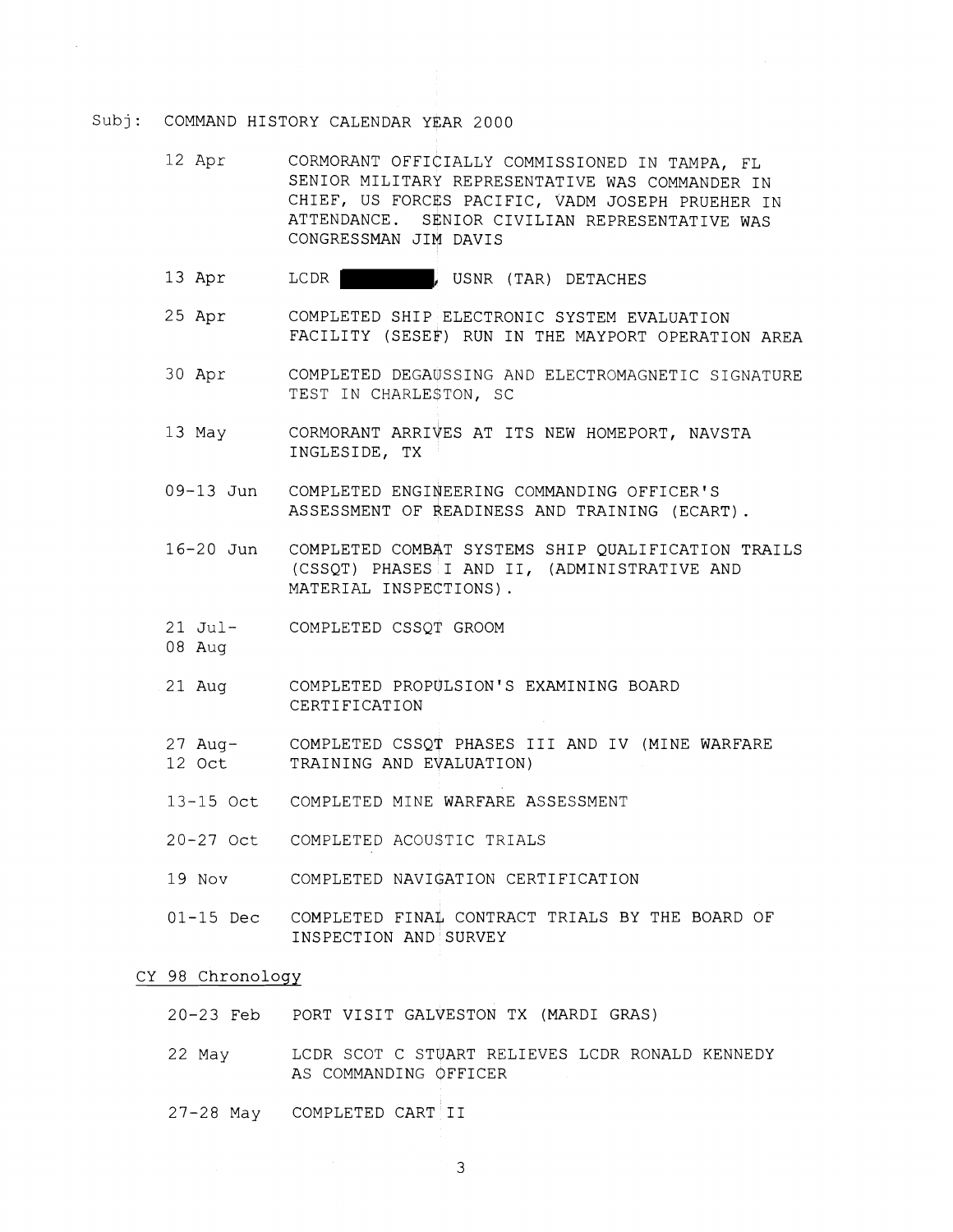15-19 Jun FINAL EVALUATIQN PROCESS

- 07-17 Jul PARTICIPATED MINE WARFARE EXERCISE GULF OF MEXICO (GOMEX) , MERCURY 98-2
- 23 Sep COMPLETED ISIC COMPREHENSIVE COMMUNICATIONS ASSESSMENT REPORT (CCC-19-SF)
- 28 Sep- PARTICIPATED EWTERPRISE FLEET EXERCISE 99-1, GEOTRANSLATED TO CORPUS CHRISTI TX OPAREA
- 07-11 Oct BEAUMONT TX NAVY DAYS
- 17-19 Oct OCT PORT VISIT ISLA MUJERES MX
- 23-26 Oct STORM EVASION CARIBBEAN SEA
- 27-29 Oct PORT VISIT GUANTANAMO BAY CUBA
- 02-05 NOV PORT VISIT ROOSEVELT ROADS PUERTO RICO
- 12-14 Nov PORT VISIT KEY WEST FL COMPLETED CART I
- 19 Nov RETURNED TO HOMEPORT INGLESIDE TX
- 05 Dec LT QUESNELL RELIEVES LT HEIM AS EXECUTIVE OFFICER

#### CY 99 Chronology

- 12 Jan COMPLETED NAVIGATION CERTIFICATION
- 04 Feb AMMUNITION OFFLOAD
- 08-12 Feb SAFETY SURVEY CONDUCTED
- 12 Feb AWARDED MARITIME WARFARE EXCELLENCE ENGINEERING/ SURVIVABILITY EXCELLENCE COMMAND AND CONTROL EXCELLENCE
- 16 Feb INTEL ASSIST VISIT
- 17 Feb- SHIP ENTERS DEPOT LEVEL MAINTENANCE AT GULF 4 Jul COPPER SHIPYARD/DRYDOCKING FACILITY
- 17 Feb- DRYDOCKED FOR HULL PRESERVATION
- 19 Mar
- 13 Aug COMPLETED CART I1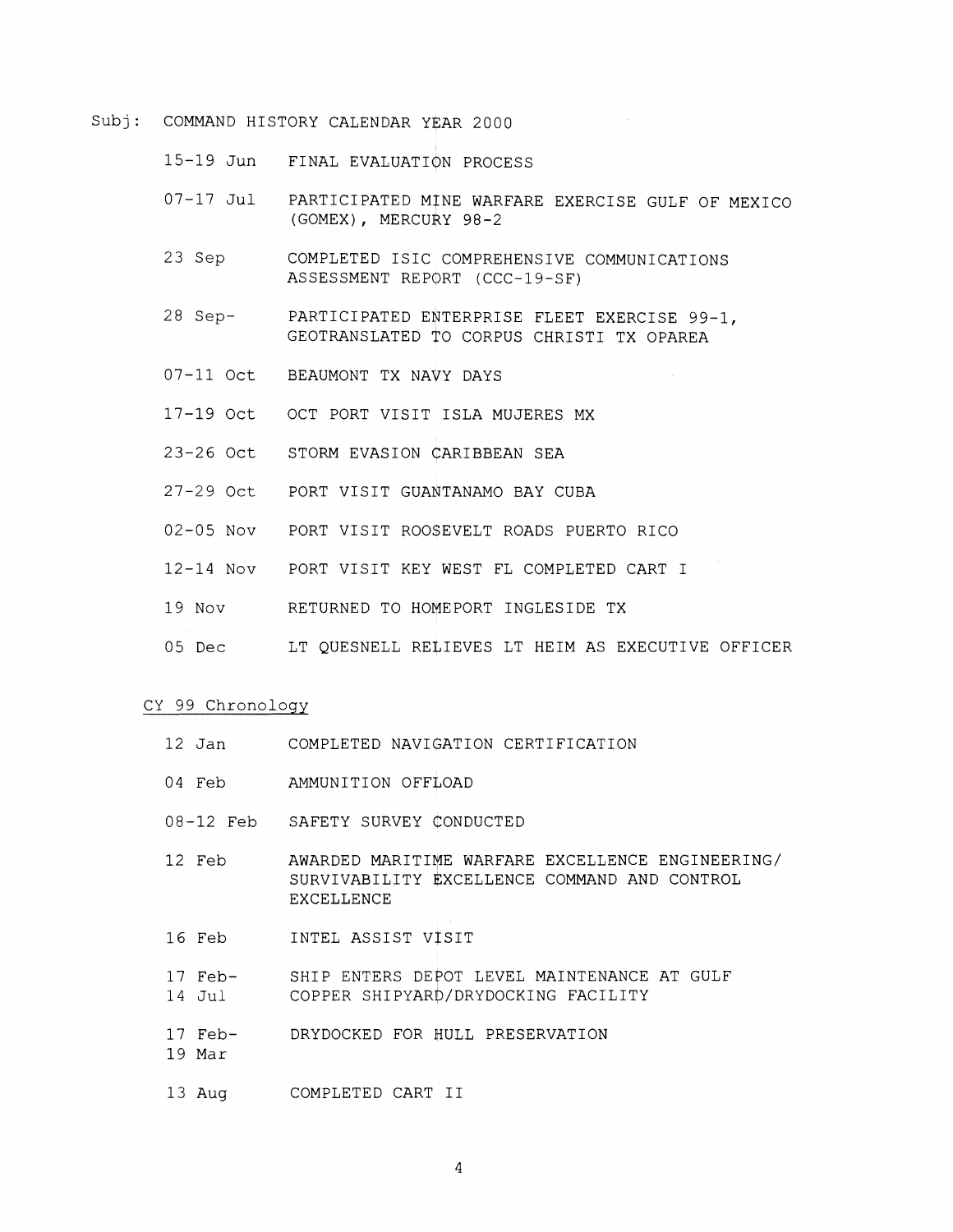- 03 Sep COMPLETED DOCK TRIALS
- 07 Sep COMPLETED SEA TRIALS
- 10 Sep COMPLETED ENGINEERING CERTIFICATION
- 13-15 Sep COMPLETED TOTAL SHIP TRAINING AVAILABILITY I1
- 07-11 Oct PORT VISIT BEAWMONT NAVY DAYS
- 13 Oct BASIC PHASE ASSESSMENT
- 22-25 Oct PORT VISIT PENSACOLA, FL
- 27 Oct- PORT VISIT KEY WEST, FL
- 01 Nov
- 03-06 Nov PORT VISIT NAS\$AU, BAHAMAS
- 11-14 NOV PORT VISIT COZUMEL, MEXICO
- 19 Nov PORT VISIT PENSACOLA, FL
- 22 Nov EMBARK WOMEN AT SEA
- 03-09 Dec MINI CSSQT PANAMA CITY, FL
- 10-11 Dec PORT VISIT PEN\$ACOLA, FL
- 14 Dec HOLIDAY STAND-DOWN INGLESIDE, TX

### CY 00 CHRONOLOGY

- 04 Feb CHANGE OF COMMAND CEREMONY 01-04 Mar PORT VISIT PORT ARTHUR, TX
- 09-17 Mar PORT VISIT GALVESTON, TX
- 18 Mar RETURN FROM PORT ARTHUR/GALVESTON
- 12-30 Jun SISCAL INSPECTION
- 19-23 Jun PRE LIGHT OFF TRAINING (PLOT) I
- 09-30 Jun FLEET MAINTENANCE AVAILABILITY (FMAV)
- 26-30 Jun DIESEL INSPECTION